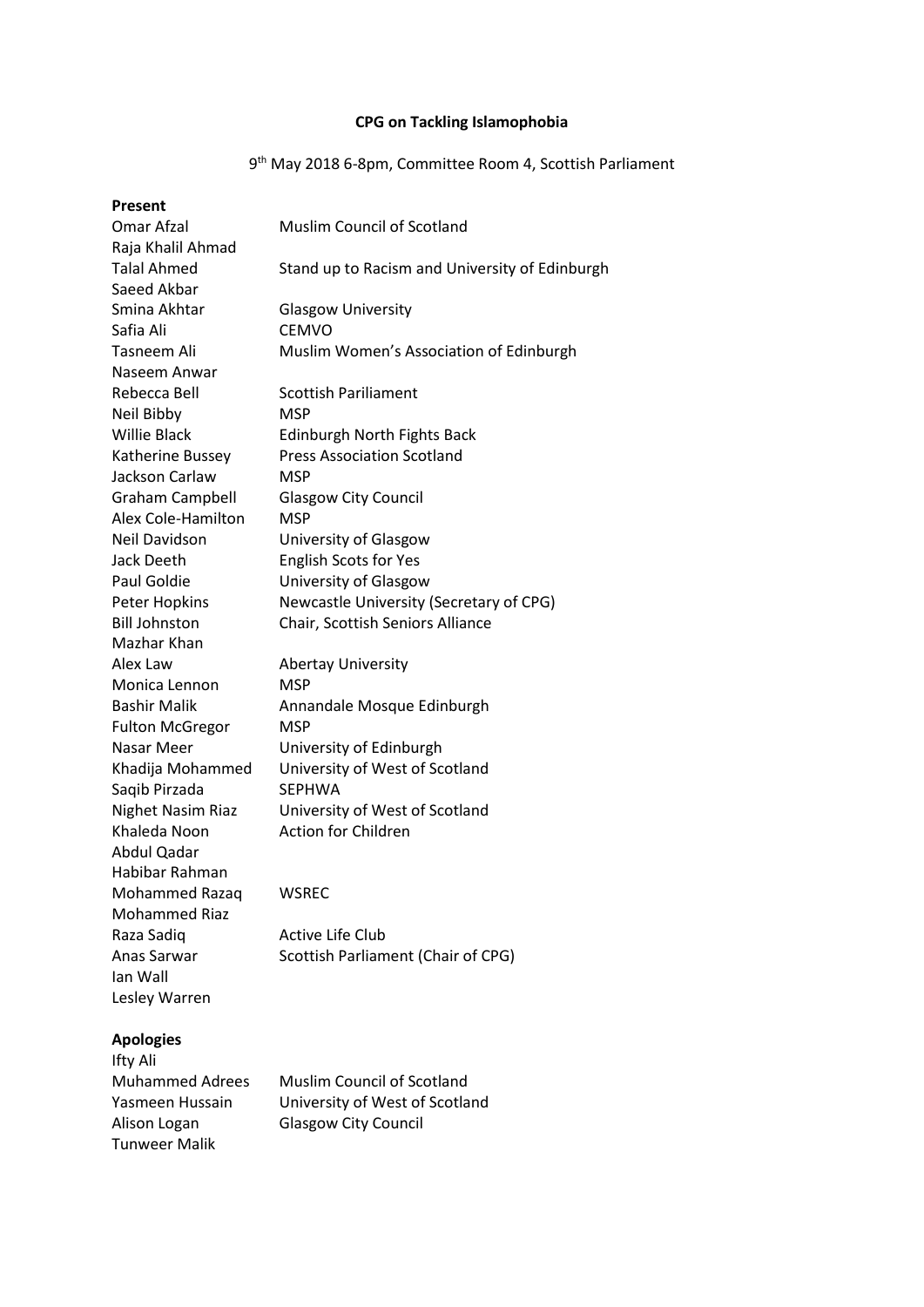## **Introduction**

Anas Sarwar introduced the meeting. He summarised the focus of the last meeting which was about engagement with Police Scotland and the Equalities and Human Rights Commission.

The education sub-group had an initial meeting in Glasgow. The focus here is on creating a charter for schools, issues of bullying, and training of staff. The education sub-group will report back to the CPG in September.

It would confirmed that there is a loose agreement to have the media attend a future meeting.

# **No problem here: understanding racism in Scotland**

The rest of the meeting included presentations from some of the academics involved in editing and writing a new book 'No problem here': understanding racism in Scotland.

# **Neil Davidson**

Neil Davidson noted that there is a general myth that there is no problem in Scotland when it comes to issues of racism. There is a complacency that was evident in relation to the issue of racism in relation to the independence referendum.

Historically, racism takes many forms and is diverse in its nature. There is racism associated with the arrival of new migrants and Scotland is deeply implicated in these issues.

Racism is not just about skin colour but about racialisation.

Davidson outlined four reasons why racism is not seen as an issue:

- Irish migration has not been treated as a question of racism but has been addressed as being about sectarianism;
- When migration from the Indian sub-continent did start, it was smaller in scope and so less visible so it wasn't seen as big an issue as it is England.
- Emphasis of an apparent cultural difference between Scottish people and English people
- Scottish governments are generally more civilised in terms of how they talk about migration and new arrivals.

## **Nasar Meer**

What does survey data about experiences of racial discrimination tell us?

Would you describe yourself as prejudiced against people of other races – low levels of self-reported prejudice in Scotland, second lowest only to London.

Only 38% of white people in Scotland claim you can be Scottish if you are not white (but 45% in England) – in general, attitudes in Scotland are less inclusive and more racist than in England. Some surveys suggest that Scotland has more of a problem with racism than England There is a significant problem about under-reporting

Difference between the salience of race and the racialisation of mainstream political conduct Difference between elite views and popular understandings of racism

# **Alex Law**

Alex Law discussed the challenge about how sectarianism should be defined.

There has been a recent transformation in the life chances of Irish Catholics in Scotland; this is an equalisation of the situations of those from an Irish Catholic background.

There are problems associated with the defining of sectarianism especially when framed around religion. Alex Law recommends that we should outlaw the term sectarianism – needs to stop being